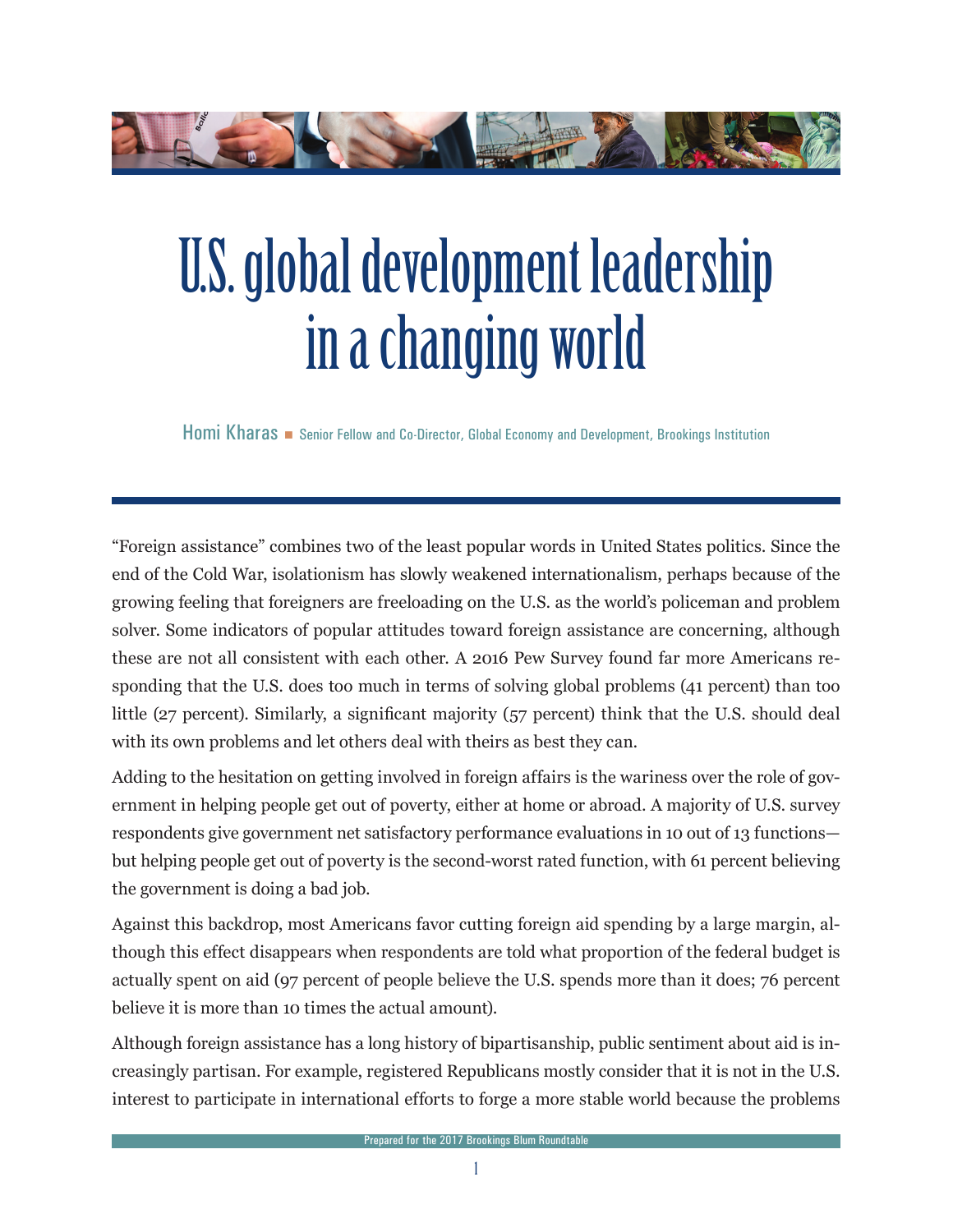are so big and complex that not much can be usefully achieved. The reverse is true for Democrats. Trump Republicans have even less favorable views on foreign assistance than others.

### What motivates foreign assistance?

One can summarize the basic motives of U.S. foreign assistance as *love, trust, and fear*. "Love" captures humanitarian concern for the world's poorest, so aid that saves lives, feeds the hungry, and improves the lot of women and children is strongly supported. "Trust" reflects a desire to help those who share our values. For example, mutually beneficial trade and investment relationships can be built on shared values of human rights, labor, environmental standards, and democratic governance. "Fear" of insecurity initially was about combining development assistance and military assistance to combat conflict and terrorism, but it is increasingly concerned with managing other global problems that could hurt the U.S., such as climate change (for those who believe solutions can be man-made) and pandemics.

#### **Figure 1: Love, trust, and fear in U.S. foreign assistance**

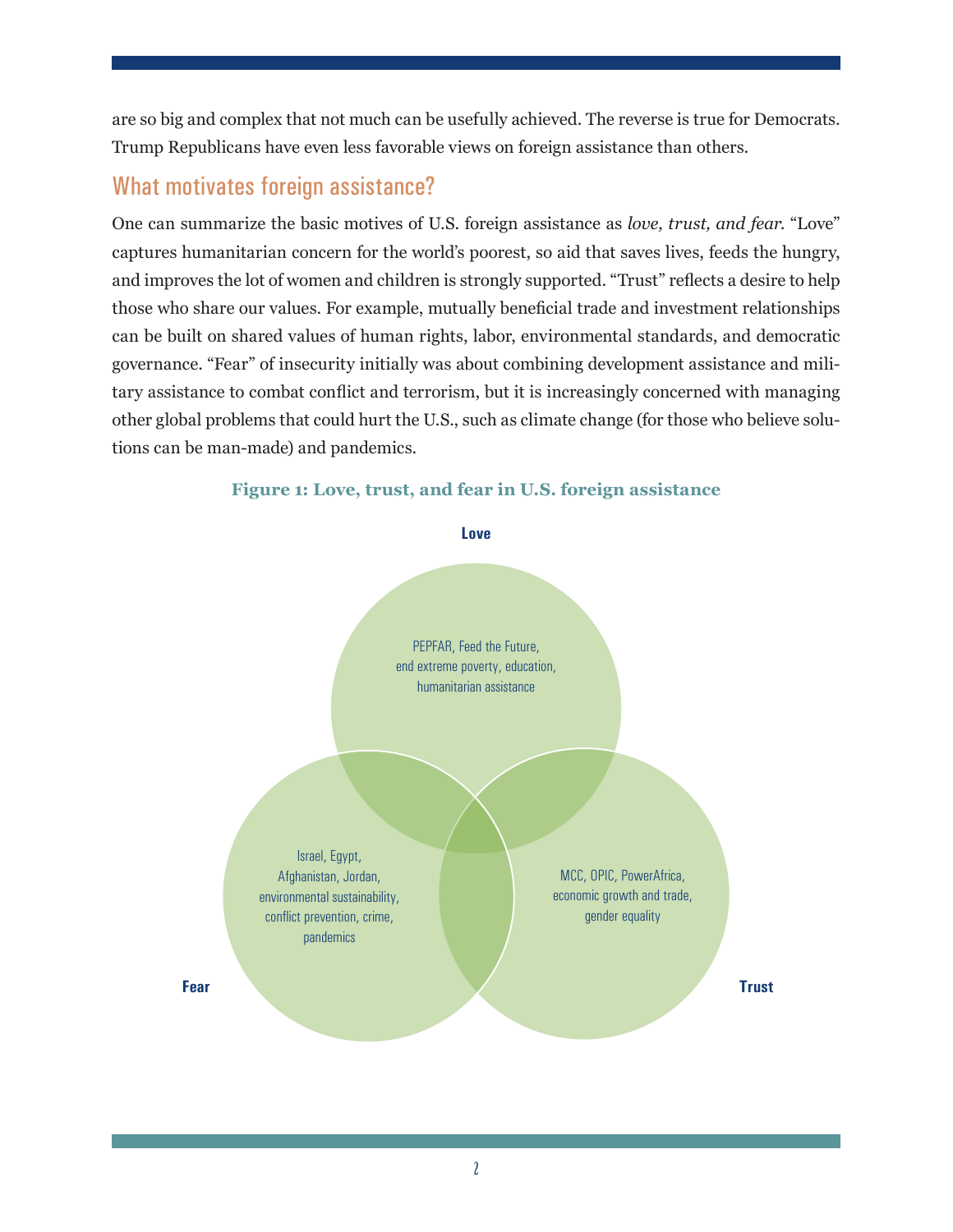Figure 1 suggests that aid is relatively balanced across the three components, with several large and significant components in each category. In fiscal year 2016, peace and security accounted for 25 percent of the \$35.5 billion foreign assistance budget; economic growth, good governance, and democracy accounted for another 20 percent; investing in people received 30 percent; humanitarian assistance 20 percent; and the remaining 5 percent was for administration and program support. Looked at by sector, health (including the President's Emergency Plan for AIDS Relief (PEPFAR)) and humanitarian assistance comprise upwards of \$8 billion apiece. Looked at geographically, Israel, Egypt, Afghanistan, and Jordan together add \$7 billion.

The U.S. is the largest donor in the world, accounting today for just under 20 percent of total aid, somewhat less than its 25 percent share of global output (Figure 2). The end of the Cold War resulted in a decade-long fall in total foreign assistance and in the U.S. share. This was then reversed; from 1997 to 2005 global aid and the U.S. share both rose strongly in real terms. The two big drivers of this were debt relief and support for health, including through PEPFAR, Gavi, the Vaccine Alliance, and the Global Fund to Fight AIDS, Tuberculosis, and Malaria. From 2005 until today, aid has been rising globally while the U.S. share has fallen.





*Source: OECD DAC1 table*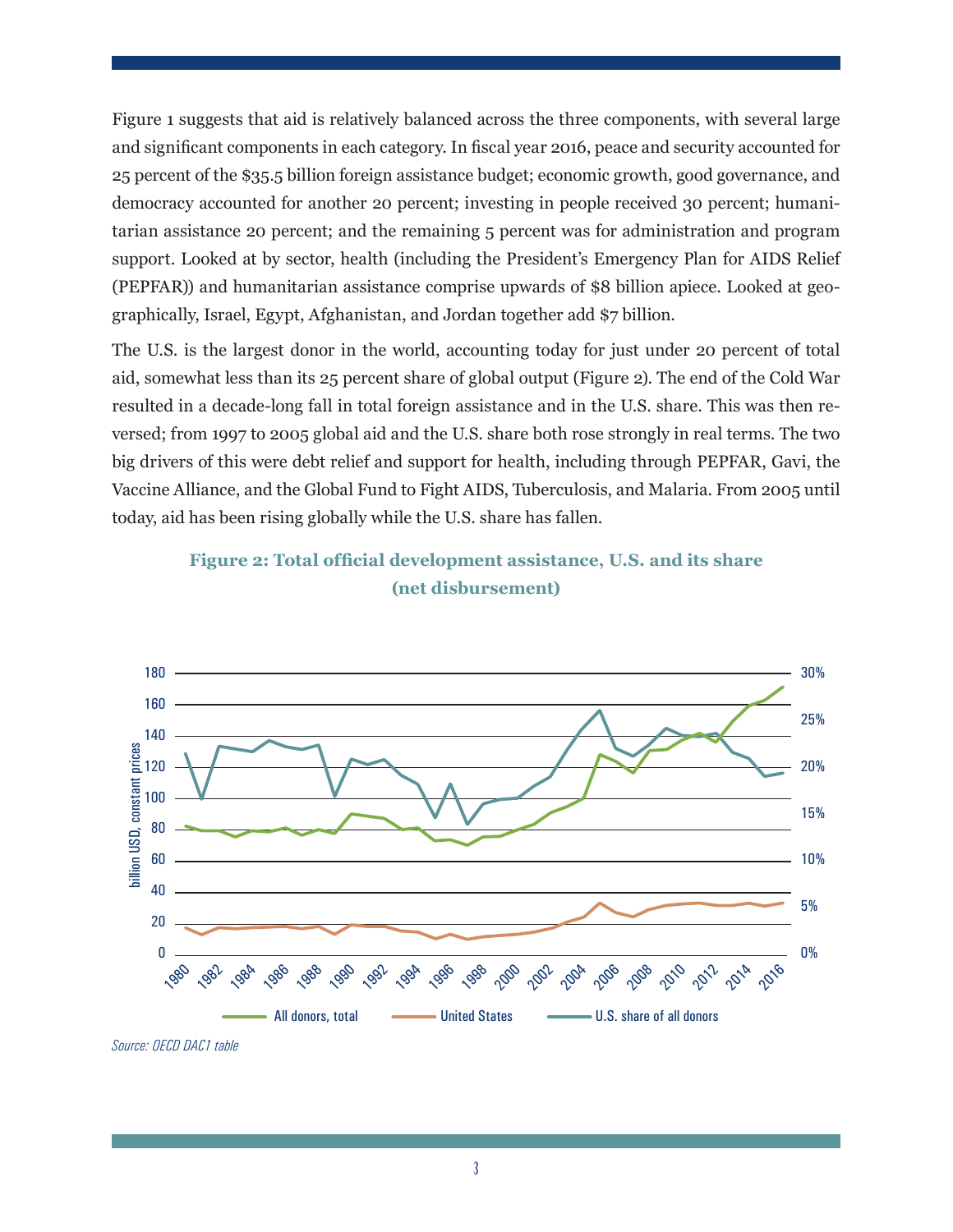The president's budget for fiscal year 2018 calls for a reduction of about one-third of the volume of aid and commits to four key national priorities for the State Department and U.S. Agency for International Development :

- Defending U.S. national security
- Asserting U.S. leadership and influence
- Fostering opportunities for U.S. economic interests
- Ensuring effectiveness and accountability to the U.S. taxpayer

In terms of Figure 1, the president's budget suggests a shift in composition toward national security and a cut in other areas. In terms of Figure 2, the budget would bring the share of U.S. assistance down to its lowest levels in 40 years, even lower if other countries are persuaded to increase aid to fill gaps created by U.S. withdrawal.

## The evolving development landscape

Development cooperation today no longer resembles what it was in 1961 when the Foreign Assistance Act was enacted. Global disruptors to the aid landscape include:

- More attention to the national interest (of donors) rather than to altruism alone
- The emergence of China as a major player in development cooperation (not aid, but cheap loans)
- The emergence of large-scale private aid, both philanthropic, through impact investors, and through adoption of better business practices by large corporations
- Demands for cooperative solutions to deal with fragile states, refugees, climate change, and pandemics

#### **National interest**

The "national-interest first" movement, in the U.S. as well as in several European countries, has captured an anti-globalization, anti-foreigner, anti-immigrant, and anti-multilateral sentiment. For many years, aid has been used to plant the flag on foreign shores. In today's environment, within the U.S. administration as well as other countries, there is even more desire to use aid as a key instrument for maintaining leadership and trust in global, or at least regional, affairs.

For the U.S., foreign assistance has long been viewed as integral to its leadership in global affairs and trust among allies, but the effectiveness of aid is doubted. Large majorities in America believe that aid ends up in the pockets of corrupt governments overseas. (This response should not be interpreted as merely ignorance of fact—noted academics, including Nobel Laureate Angus Deaton share the same opinion.) The median response in a poll conducted in December 2016 by the Pro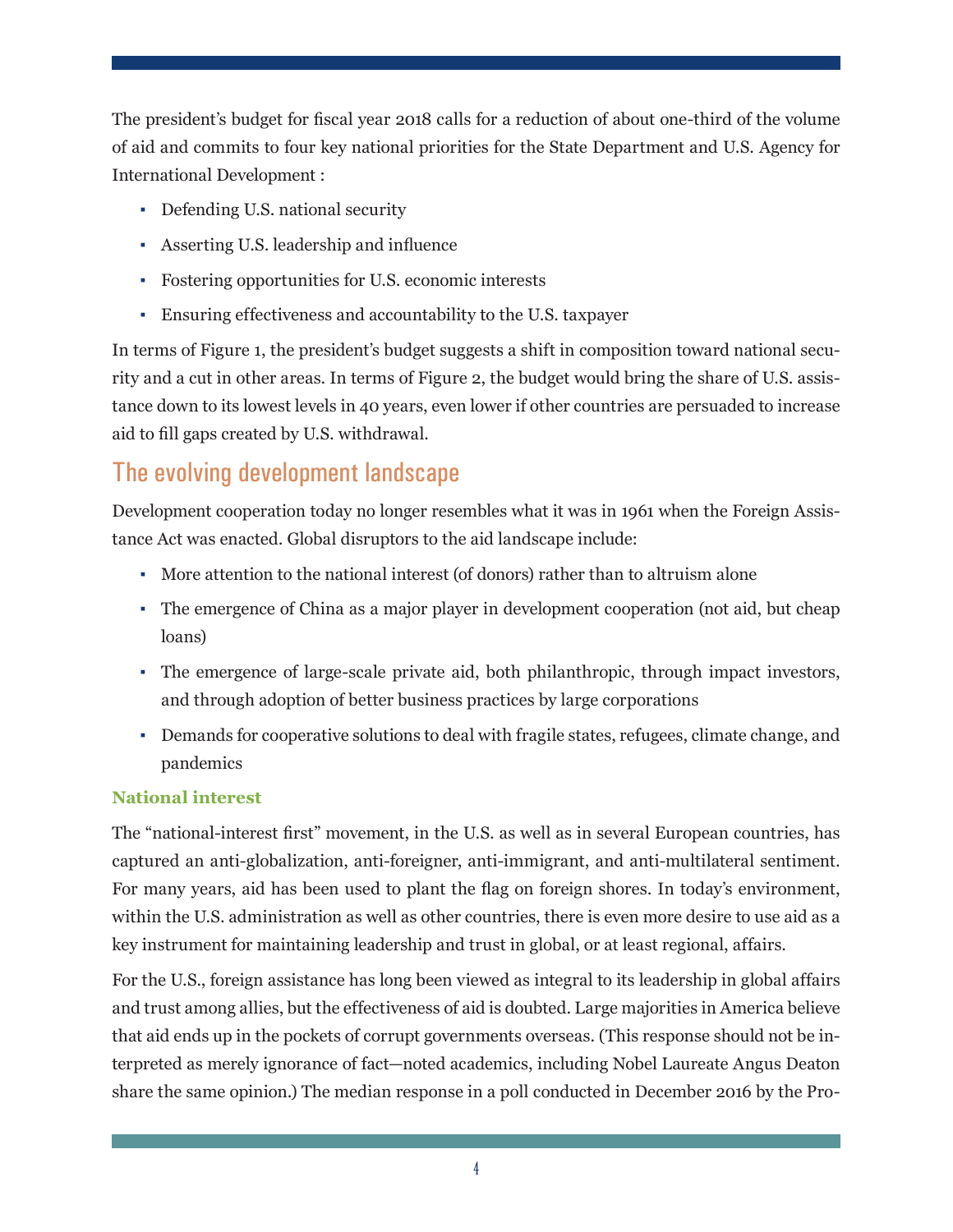gram for Public Consultation at the University of Maryland to "what percentage of U.S. aid money that goes to poor countries ends up helping the people who really need it" is 10 percent. This figure is somewhat higher if aid is channeled through a nongovernmental or religious organization, but never reaches levels that would suggest popular support. In similar vein, there is overwhelming aversion (over 90 percent) to providing aid through recipient-country government channels. From this perspective, identifying aid with what is good for America is a useful strategy.

#### **China**

The Belt and Road Forum for International Cooperation, held in Shanghai in May 2017, was the most recent symbol of China's intention to use development cooperation as a key tool of its foreign relations. The Belt and Road initiative covers all Asian countries, along with East Africa and portions of other resource-rich African countries. What is surprising is the scale at which China has proceeded.

The two largest Chinese banks, China Development Bank and China Export-Import Bank, already hold roughly the same total international assets (\$680 billion) as all the Western multilateral development banks put together. In addition, [China has announced concessional funds](https://www.bu.edu/pardeeschoolfiles/2016/05/Fueling-Growth.FINAL_.version.pdf) totalling another \$116 billion. The two new multilateral development banks that it helped co-found, the Asian Infrastructure Investment Bank and the New Development Bank, are up and running. AIIB's investment capacity could be as much as \$250 billion by 2020 according to its articles of agreement. By then it could have more paid-in capital than the World Bank.

Of course, there is no guarantee that China's overseas development projects will succeed. The collapse of the Sigiri bridge in Kenya during construction is but the most recent example of a failed megaproject. Established aid agencies have developed complex protocols on procurement, consultation, environmental, and social standards and creditworthiness to ensure that projects meet international standards. Left to its own devices, China could well trip up on these issues. Yet, given the high political priority attached to its schemes, it would be unwise to rely on China self-destructing.

#### **Business partnerships and "beyond aid" instruments**

Private philanthropy from the 30 [OECD Development Assistance Committee countries is esti](https://s3.amazonaws.com/media.hudson.org/files/publications/201703IndexofGlobalPhilanthropyandRemittances2016.pdf)[mated at \\$64 billion per year](https://s3.amazonaws.com/media.hudson.org/files/publications/201703IndexofGlobalPhilanthropyandRemittances2016.pdf) (as compared to \$137 of official development assistance from these same donors). In some countries, notably the U.S., private charitable giving (\$44 billion annually) dwarfs official aid (\$33 billion) and has continued to grow faster over the past 10 years. In addition to aid, social impact businesses hold about \$40 billion in assets in developing countries and are adding \$7 billion each year.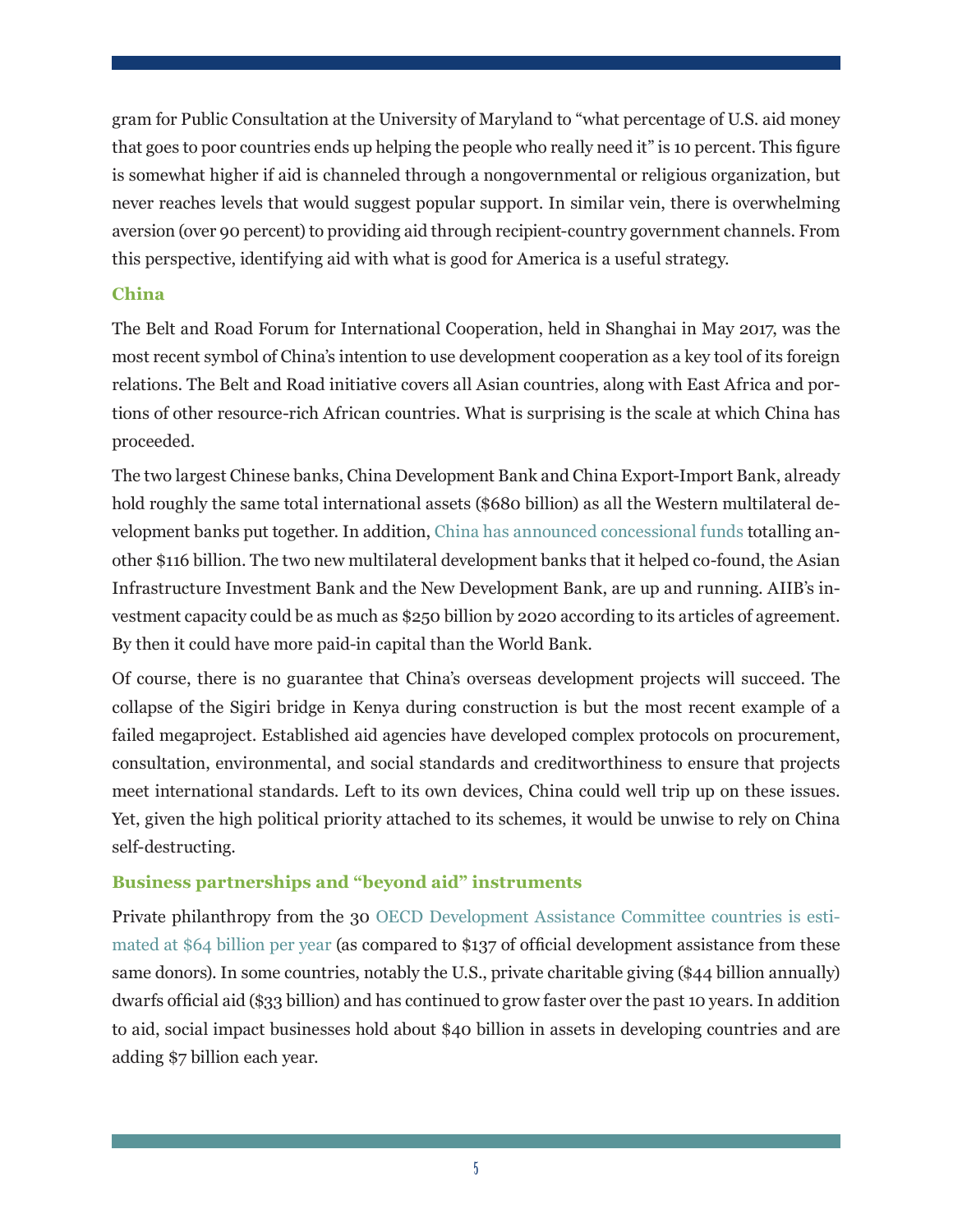The new game changer is that business leaders today see major opportunities in sustainable development. A Business and Sustainable Development Commission report identified \$12 trillion in new opportunities in food and agriculture, cities, energy and materials, and health and wellbeing. A growing body of academic evidence shows that businesses with sustainability embedded into core operational practices have higher long-run profits. Business can help drive development if incentives are aligned—but that requires policy and regulatory reform in both host countries and source countries. The deregulatory thrust in the U.S. (including reversal of Sections 1502 and 1504 of the Dodd-Frank Frank Wall Street Reform and Consumer Protection Act), coupled with worries about corporate welfare provided by agencies like U.S. Overseas Private Investment Corporation (OPIC), may make it harder for U.S. businesses to credibly commit to being prodevelopment.

#### **Fragile states, global problems, and multilateralism**

Aid donors prefer their funds to go to low-income countries that are themselves trying to create conditions conducive to development. The Millennium Challenge Corporation (MCC) was created on just such principles. But MCC's country allocation rules can generate inflexibilities for solving problems when upper-middle-income countries need support.

One example is the refugee problem in the Middle East. Large numbers of Syrian refugees to Jordan and Lebanon were threatening to overwhelm these countries and spread instability throughout the region. By its rules, the World Bank was unable to help underwrite the costs. After protracted negotiations, a workaround was found to build special economic zones where refugees could work and gain some livelihood to support themselves.

Global problems like conflict, pandemics, and climate change are spreading, but the burden sharing for funding solutions is under stress. Multilateral institutions, where burden sharing is done in an institutionalized and formal way, do not always have the mandate or resources to step in. Core activities are being under-funded, while donors instead use multilaterals as implementing agencies for their own bilateral programs. While hard to measure, there is a sense that the provision of global public goods has declined at a time when the need for them is higher than ever. Without such public goods, the world is left to deal with the consequences, almost always at vastly greater cost; hence the newfound emphasis on prevention and resilience as a cost-effective way of using aid, an analytically appealing idea but one that is politically challenging. How can the prevention of a bad outcome be made visible?

## Speaking for Pittsburgh

President Trump's "I represent the citizens of Pittsburgh not Paris" comment highlights the need to communicate better to voters why aid is in their own interest and to get them to pressure their